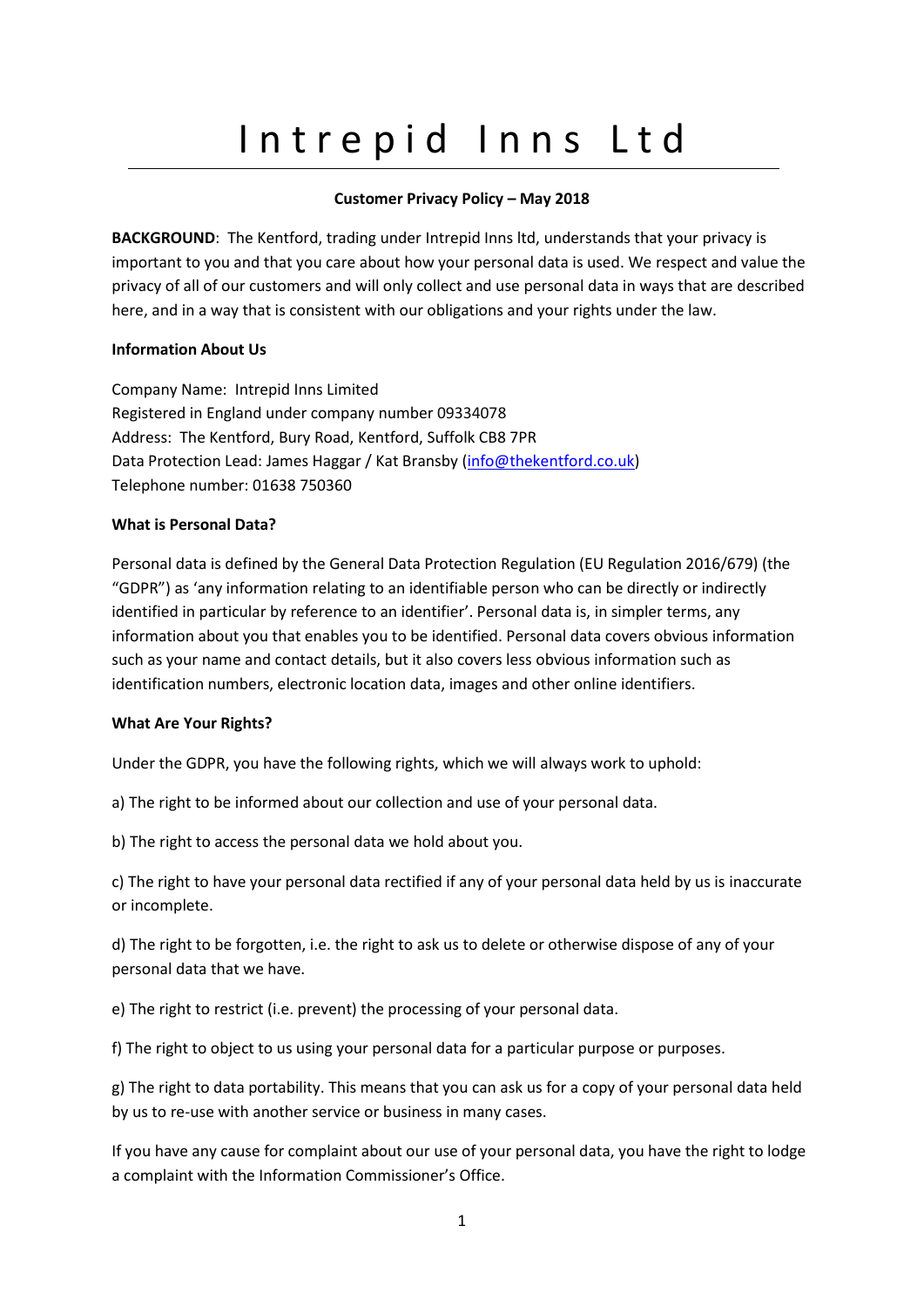#### **What Personal Data Do We Collect?**

*The personal data that we use is set out below:*

We may collect some or all of the following personal data (this may vary according to your relationship with us):

- Name
- Date of birth
- Gender
- Address
- Email address
- Telephone number
- Payment information
- Information about your preferences and interests
- IP address (in some cases)
- CCTV footage

Your personal data is obtained from the following third parties:

- SimpleERB Table reservations
- Walk In WIFI Guest Wi-Fi service provider
- Booking.com Online accommodation booking system
- Trip Advisor Online feedback
- Social media platforms i.e. Facebook, Twitter & Instagram

#### **How Do We Use Your Personal Data?**

Under the GDPR, we must always have a lawful basis for using personal data. This is because you have consented to our use of your personal data, or because it is in our legitimate business interests to use it for your benefit. Your personal data may be used for one of the following purposes:

- Supplying our services to you.
- Communicating with you. This may include responding to emails, calls or feedback from you.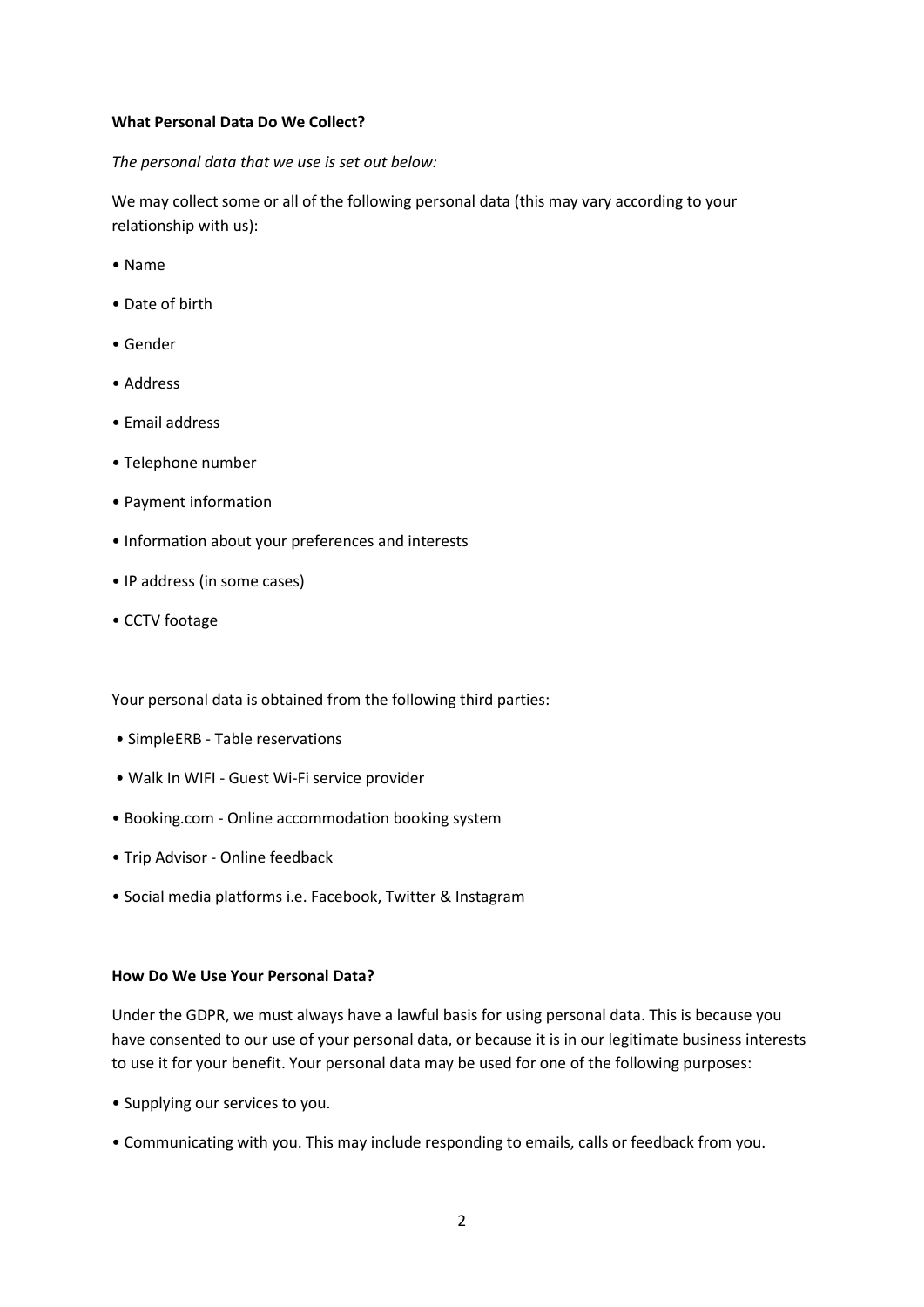• Supplying you with information and/or marketing materials by email and/or post that you have opted-in to (you may unsubscribe or opt-out at any time by using the 'unsubscribe link' included in all emails or by contacting us via the address stated above.

# **How Long Will We Keep Your Personal Data?**

Your personal data will be retained for contact and/or marketing purposes until you notify us that you wish your consent to be withdrawn. All communications from us to you will contain unsubscribe options allowing you to do this.

# **How and Where Do We Store or Transfer Your Personal Data?**

As per The Data Protection Act (https://www.gov.uk/data-protection), we follow the 'data protection principles', making sure information is:

- used fairly and lawfully
- used for limited, specifically stated purposes
- used in a way that is adequate, relevant and not excessive
- accurate
- kept for no longer than is absolutely necessary
- handled according to people's data protection rights
- kept safe and secure
- not transferred outside the European [Economic](https://www.gov.uk/eu-eea) Area without adequate protection- We will only store your personal data within the European Economic Area (the "EEA")

# **Do We Share Your Personal Data?**

Your personal data may be shared with third party organisation required in the provision of services. All our suppliers, and thus your personal data, remain within the European Economic Area (the "EEA").

# **How Can You Access Your Personal Data?**

If you want to know what personal data we have about you, you can ask us for details of that personal data and for a copy of it (where any such personal data is held). This is known as a "subject access request". All subject access requests should be made in writing and sent to the email or postal addresses shown above. We will endeavour to respond to your subject access request within one month of receiving it.

# **Use of Cookies**

This site uses cookies – small text files that are placed on your machine to help the site provide a better user experience. In general, cookies are used to retain user preferences, store information for things like shopping baskets, and provide anonymous tracking data to third party applications like Google Analytics. As a rule, cookies will make your browsing experience better. However, you may